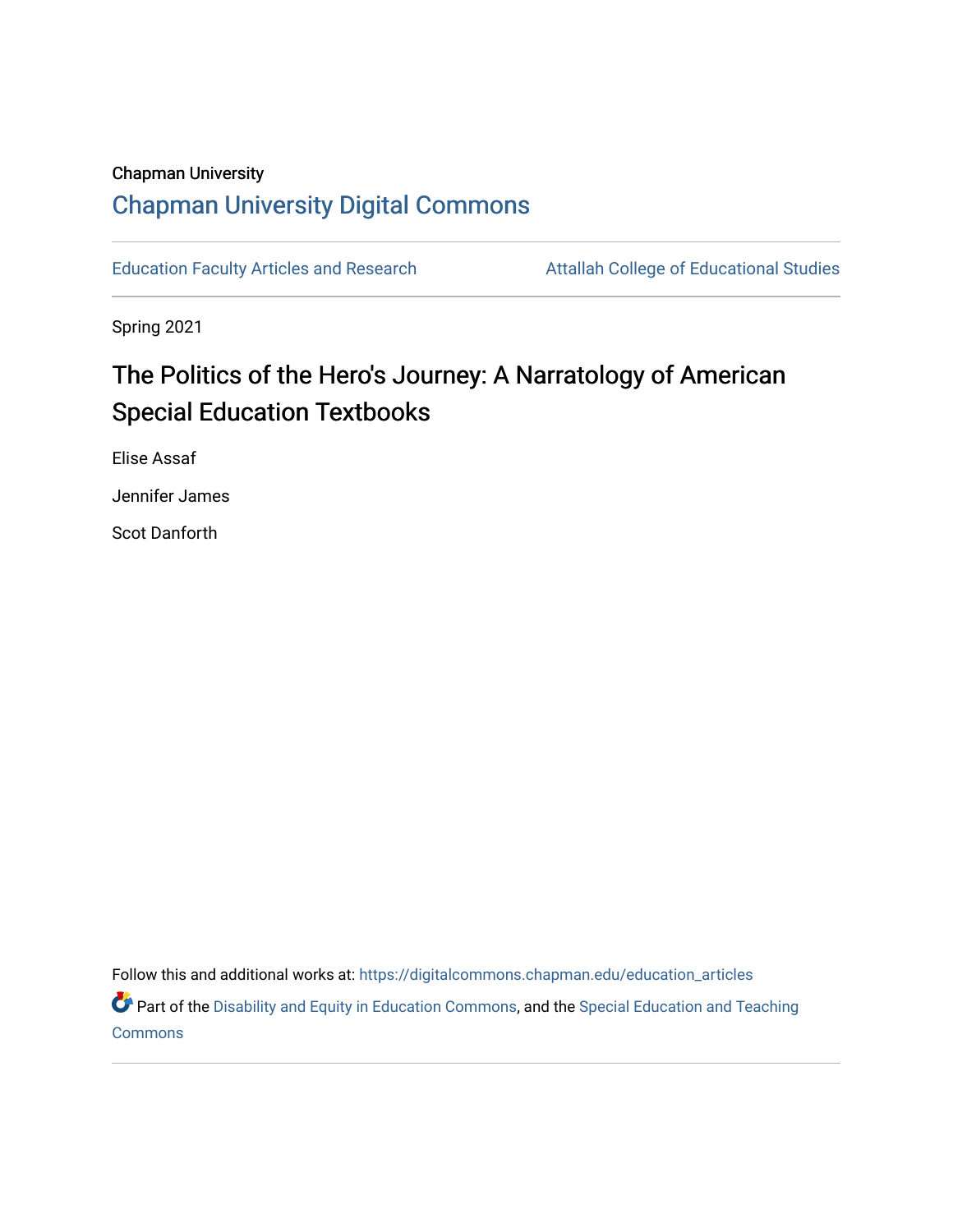## The Politics of the Hero's Journey: A Narratology of American Special Education **Textbooks**

#### **Comments**

This article was originally published in *[Disability Studies Quarterly](http://dx.doi.org/10.18061/dsq.v41i2)*, volume 41, issue 2, in 2021.

#### Creative Commons License

# 

This work is licensed under a [Creative Commons Attribution-Noncommercial-No Derivative Works 4.0](https://creativecommons.org/licenses/by-nc-nd/4.0/) [License](https://creativecommons.org/licenses/by-nc-nd/4.0/).

## Copyright

The authors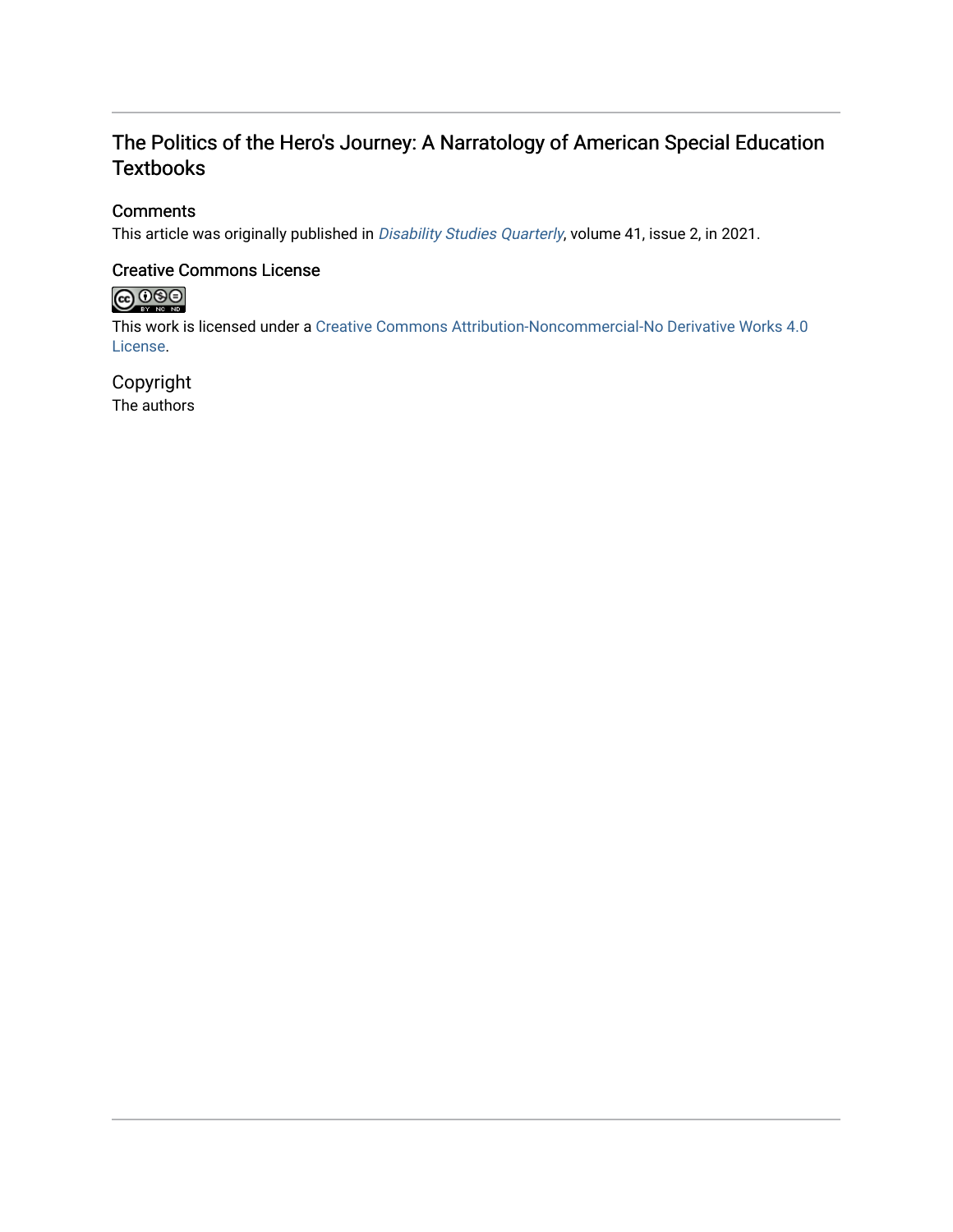# **The Politics of the Hero's Journey: A Narratology of American Special Education Textbooks**

Elise Assaf California State University, Fullerton Email: [eassaf@fullerton.edu](mailto:eassaf@fullerton.edu)

Jennifer James Chapman University Email: [james216@mail.chapman.edu](mailto:james216@mail.chapman.edu)

Scot Danforth Chapman University Email: [danforth@chapman.edu](mailto:danforth@chapman.edu)

## **Keywords:**

special education, narratology, narrative structure, critical discourse analysis, hero's journey, inclusion, special education textbooks

#### Abstract

This paper explores introduction to special education textbooks in order to illuminate how they portray the social and political work of special educators, especially in relation to disabled students and adults. This study analyzed five leading special education textbooks used in university teacher education programs using traditional methods of discourse analysis, including line-by-line coding and language-in-use with valuation. The analysis and coding tracked story plot components and characters associated with five phases evident in the narrative structure of a hero's journey: (1) the call to adventure, (2) supernatural aid, (3) threshold guardians, (4) trials and tribulations, and (5) the return. Discussions of the findings illustrate the problematic ways in which the textbooks create a heroic narrative of past and current elements tied to the field of special education.

Becoming a trained and licensed professional in one of the fields that often provide services for disabled persons – such as rehabilitation counseling, social work, and education - typically requires the completion of a university professional preparation program. Crucial to any professional preparation program is the first course, the introduction class that serves as a point of career embarkation, a moment combining recruitment and initiation into the profession that often includes an orientation to the purposes, social roles, and beliefs that give the profession a distinct identity. As an example to show the magnitude of the introduction class, the National Center for Educational Statistics reports that in 2016 a total of 259,489 students received an initial teaching credential in the United States, which means that all of those students were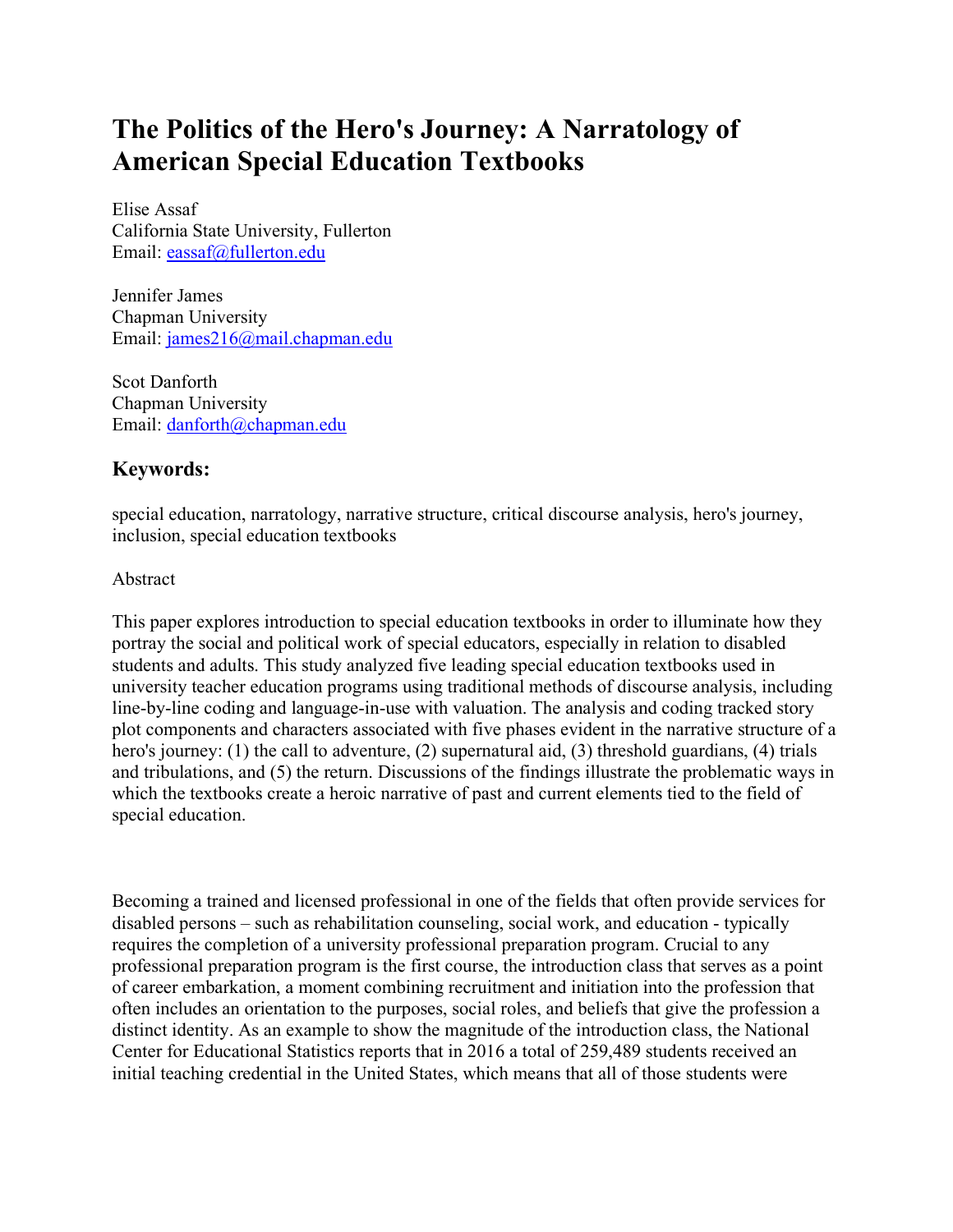required to take the Introduction to Special Education class in order to complete the credential program.

Service professions describe themselves as having a moral mission that enhances the lives of others and solves an identifiable set of social problems that other actors, organizations, and professions are unable to adequately address. For example, Hall, Quinn, and Golnick (2015, p. 7) open their introductory education text with the bold statement, "Teaching is a noble profession." Cox, Tice, and Long (2017, p. 3), in their textbook, describe social work as a "worthy profession" that exemplifies values of "(i)ntegrity, decency, honesty, and justice." Introductory professional textbook authors inevitably assert that their profession is doing ethically important work that clearly contributes to the improvement of individual lives and the enrichment of society.

The profession is often described in terms of an unassailable moral charge with little or no opportunity for students to question social relationships, political dynamics, and professional or client identities. Táboas-Pais and Rey-Cao (2012) found that textbooks are typically perceived by students as highly authoritative, presenting indisputable ideas and legitimizing a specific version of society. Brantlinger's (2006) study of Introduction to Special Education textbooks in the United States, the only analysis of its kind, argued that university instructors and students alike tend to defer obediently to the content and vision of the text.

This article examines "Introduction to Special Education" course textbooks in order to illuminate how they portray the social and political work of special educators, especially in relation to the disabled students and adults. Our interest engages how the authoritative professional preparation textbooks of the field of special education portray the social and political identities of special educators and disabled students within the landscape of schooling and educational work.

Our particular analytic focus is the chapter or section of the leading university textbooks that provide an initial overview of the history of the field of American special education. Virtually all introductory textbooks include a short historical section that describes how and why the field was founded and significant legal, policy, scientific, or practical developments over the years, typically culminating in a moral mandate to the professionals-in-training to carry the impressive tradition forward. Because the history chapter provides a narrative of the profession that highlights and praises what the authors view as the evident moral contributions of the field to education, society, and disabled persons in particular, this specific component of the introductory text is ideal for critical analysis ideology and values of the field.

Operating as a form of cultural critique, this analysis unearths the political and social assumptions at work in the ideological structure of the profession, opening up the values and politics of the field of special education to close examination through an interrogation of how university textbooks pass on traditions of professional identity and purpose. Given the fact that the history of special education is generally written as a sweeping narrative of how the field grew and changed over decades, our approach to this task is a form of narratology, a study designed specifically for the analysis of story.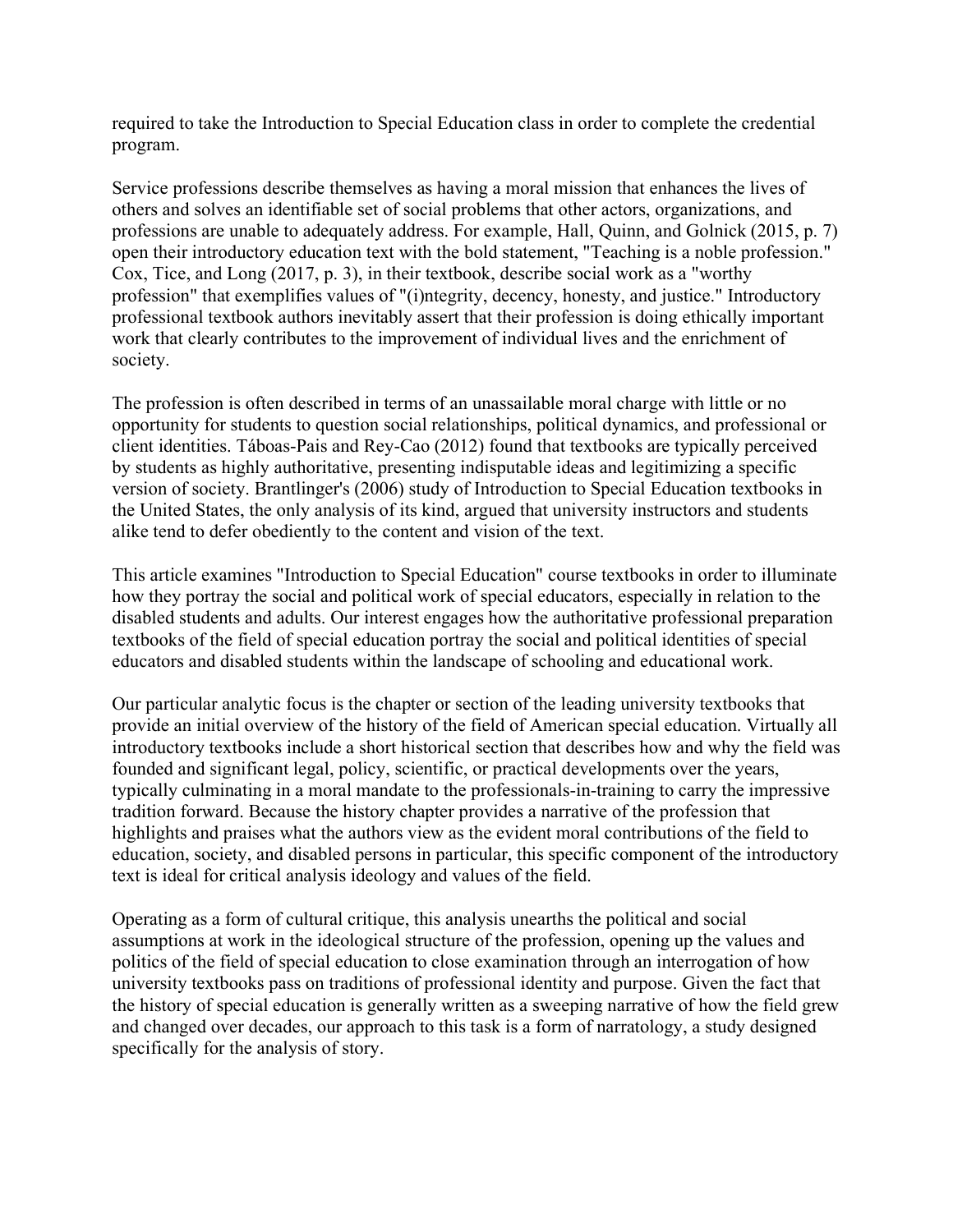In the first portion of this paper, we explain the methodological procedures followed in this study, including narratology as a theory and discourse analysis as the method. We describe narratology as a form of cultural analysis providing insight into the underlying narratives that drive the moral mission of the profession. We employ Campbell's (2004) notion of a hero's journey as a structural narrative archetype aligned with the plot and characters depicted in the textbook histories of American special education. The central character of the field of education, the special education teacher, is detailed in relationship to the central activities and values of the field. This analysis is wrapped up with an examination of the political characters and dynamics of the field of special education as depicted in the textbook histories. The critique of the way in which the hero's journey is presented within the textbooks concludes this paper. Withholding the critique to the conclusion allows for the initial analysis to display the hero's journey as it is structured in the texts, while still affording the opportunity to assess the political or ideological elements of the presentation of the field special education.

## **Narratology**

Narratology aims to understand how narratives, texts, images, events, and cultural artifacts, among other elements, tell a story (Bal & Boheemen, 2009). The methods of narrative theory help to analyze and understand narratives. The use of narrative theory has foundations in modern linguistics that focuses on how basic linguistic elements become meaningful (Fludernik, 2006).

Narratives create hypothetical or figurative worlds where characters exist and interact with others and their surroundings (Fludernik, 2006). These typologies describe narrators, narratees, space, time, and acting personae while framing stories and structuring the plot. Narrative theory analyzes lyrical, dramatic, and epic differences, as well as focuses on typological, historical, and thematic issues (Fludernik, 2006). Narrative texts, specifically, allow a subject to *tell* a reader a story in a particular manner (Bal & Boheemen, 2009). The story does not consist solely of a narration, rather it can include an opinion, disclosure, connection, or description of some event or individual. Paradigms can examine what is being narrated or described within a text "to assess the ideological or aesthetic thrust of a narrative" (Bal & Boheemen, 2009, p. 9). Narratology analyzes the characteristics of these literary texts and their narrative functions to understand how they create meaning for those consuming the medium (Fludernik, 2006). Narratology opens up opportunities for interrogation of ideological structures and values operating through cultural beliefs, norms, and practices (Dwivedi, Nielsen, & Walsh, 2018).

## **Hero's Journey**

The themes and imagery used to tell stories transcend time and are repeated in the telling of tales from generation to generation (Pinkola Estés, 2004). Joseph Campbell in his book *The Hero with a Thousand Faces* (2004) borrowed the term monomyth from James Joyce to represent this idea that different variations of the same heroic story are universally shared and become impressed into the human psyche. A society can find purpose and meaning in the shared monomyth, as the stories act as a unifying force (Pinkola Estés, 2004). The monomyth encourages individuals in a society to be resilient in the face of adversity and to live a life of courage. Campbell forwards the idea that through the monomyth of the heroic tale, individuals are encouraged to answer a higher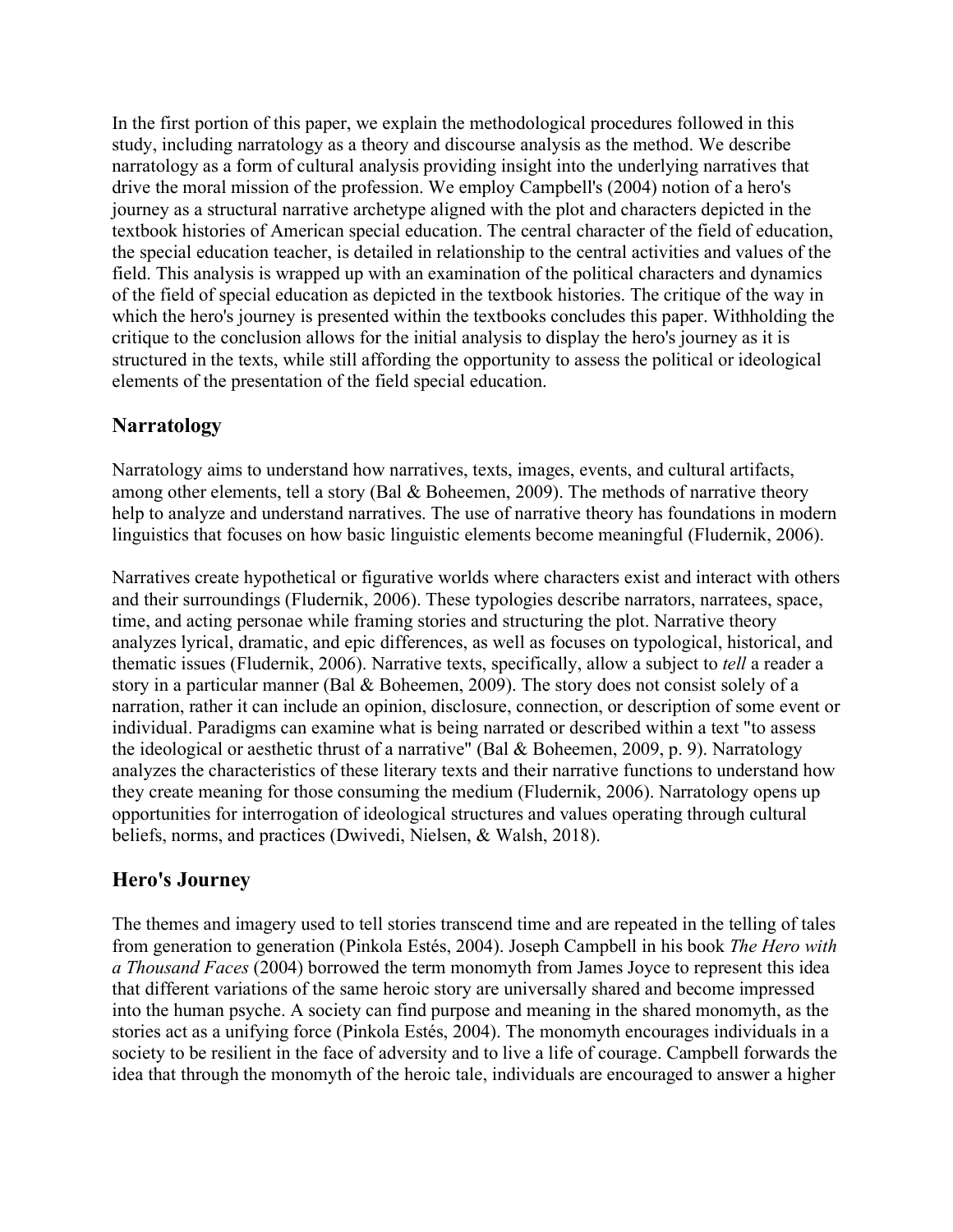calling, which leads to a stronger work ethic in the individual. Collectively, this stronger work ethic influences the society and develops a shared ethos.

Campbell (2004) labels this "shape-shifting yet marvelously constant story" (p. 1) the hero's journey. The hero's journey is constant in that it consists of a three-act structure, focusing on the transformation of the main character from regular citizen to hero (Munier, 2014). However, the shape-shifting of each story occurs through the selection of sub-plots within each act. The subplots reflect the steps that must be taken in order to complete the main character's metamorphosis into a hero.

The three-acts of the hero's journey – separation, initiation, and return – forms the nucleus of the monomyth. In the separation phase, the Everyman as the protagonist hears the call to adventure sub-plot or "the signs of the vocation of the hero" (Campbell, 2004, p. 2). During the beginning phase, the Everyman is given the help of supernatural aids to see him through the hero's journey. The second phase is the initiation stage of the journey and is marked by trials and tribulation subplot(s) that the hero must overcome as rites of passage. The Everyman is visited by helpers to assist him through the hardships encountered on the journey to becoming a hero. Finally, the Everyman triumphantly returns to his community as the hero. The sub-plot of the reintegration into the community can prove to be the most difficult part of the journey, but this phase is indispensable in continuing the cycle that builds the ethos of the community.

Similarly, the history chapters of the special education textbooks serve as a calling to the heroic work of special education teachers. Not all pre-service teachers in the Introduction to Special Education course will heed the call. For those that have the work ethic and courage to answer the call, the history sections of the textbooks follow the pattern of the hero's journey to introduce pre-service teachers to the professional journey they will travel as a special education teacher. The hero's journey of the special education teacher that is shared through the history section of the Introduction to Special Education textbooks involves a call to adventure, the introduction of supernatural aides, helpers, and trials along the way to transformation. As Campbell (2004) asserts, the shared story of the hero's journey serves to illustrate that "we have not even to risk the adventure alone; for the heroes of all time have gone before us; the labyrinth is thoroughly known; we have only to follow the thread of the hero path (p. 23). The purpose of sharing the history through the familiar story of the hero's journey is to initiate potential special education educators into the ethos of the field and to enlighten pre-service teachers who do not take up the call to adventure with an appreciation for the specialized field of special education.

#### **Method**

This study analyzed five leading American special education textbooks used in university teacher education programs. We asked sales representatives from three leading publishing houses - McGraw-Hill Education, Pearson Education, and SAGE Publishing – to identify the best selling texts sold for this "Introduction to Special Education" course. Our focus was currently published texts. Additionally, we wanted to represent the longevity of some popular textbooks that have been sold in the United States for up to two decades with many updates and revisions. We determined that the texts identified in Table 1.1 (in alphabetical order by first author) were the publications most likely to be used in introduction to special education courses. Our analysis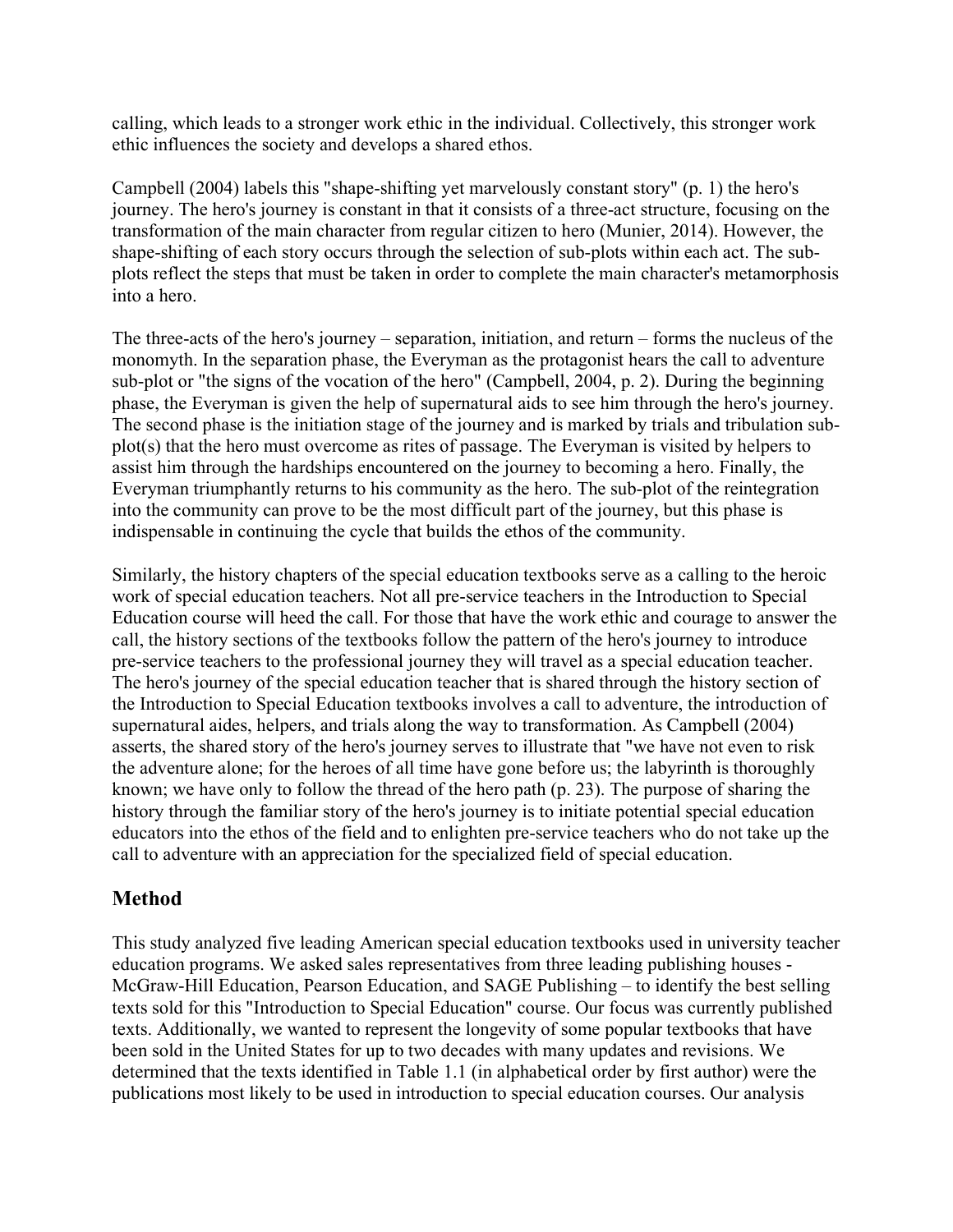focused on these five texts as broadly representative of the content and style of the larger introductory special education market.

#### Table 1.1

|                             | <b>Authors</b>                                | <b>Title</b>                                                                       | Publisher Ed.         |                 | <b>Year of</b><br><b>Publication</b> |
|-----------------------------|-----------------------------------------------|------------------------------------------------------------------------------------|-----------------------|-----------------|--------------------------------------|
| Text                        | Gargiulo & Bouck                              | Special Education in<br>Contemporary Society: An<br>Introduction to Exceptionality | <b>SAGE</b>           |                 | 6th 2018                             |
| $\mathcal{D}_{\mathcal{L}}$ | Text Hallahan, Kauffman,<br>& Pullen          | <b>Exceptional Learners: An</b><br>Introduction to Special Education               | Pearson               |                 | 14th 2018                            |
| $\mathcal{E}$               | Text Smith, Tyler, &<br>Skow                  | Introduction to Contemporary<br>Special Education: New Horizons                    | Pearson               |                 | 2nd 2017                             |
| 4                           | Text Taylor, Smiley, &<br>Richards            | <b>Exceptional Students: Preparing</b><br>Teachers for the 21st Century            | McGraw<br><b>Hill</b> |                 | 3rd 2018                             |
| Text<br>5                   | Turnbull, Turnbull,<br>Wehmeyer, &<br>Shogren | <b>Exceptional Lives: Special</b><br><b>Education in Today's Schools</b>           | Pearson               | 8 <sup>th</sup> | 2015                                 |

#### **Data Coding and Analysis**

Our data were of two types within these texts. First, we focused closely on the sections and chapters devoted to the history of special education. This was our primary linguistic target. Second, we analyzed these sections in relation to the structure, prose, citations, and content throughout the texts. Although the historical content of these texts was generally localized in a single section or chapter, additional content referring to the history were also scattered across the non-historical sections of the texts. Our analysis considered both of these two types of data in order to draw from the entire historical narrative provided by each book.

Traditional methods of discourse analysis were used, including line-by-line coding, as well as larger methods of examination such as language-in-use with valuation (Hakkola, 2019). Categories and themes focused on ways to generate insights about the situated histories special education textbooks communicated to prospective educators. Gee's (2001) tasks and tools of inquiry guided the analysis process, providing a method of coding and organization tied to implied significance, identities within a narrative world, and evidence of specific values tied to the role of a special educator. Quotes were categorized into themes apparent in the Hero's Journey (Munier, 2014). Trustworthiness was garnered through debriefing of data and research process, and corroborating evidence through triangulation of investigators (Creswell & Poth, 2018).

According to Gee (2001), discourse analysis "is based on the details of speech or writing that are arguably deemed *relevant* in the content, *and* that are relevant to the arguments the analysis is attempting to make" (original emphasis, pg. 136). Studies using discourse analysis focus on one aspect of the meaningful, physical features present within the text, taking into consideration the context and relevance of the language analyzed. People actively make meaning from words used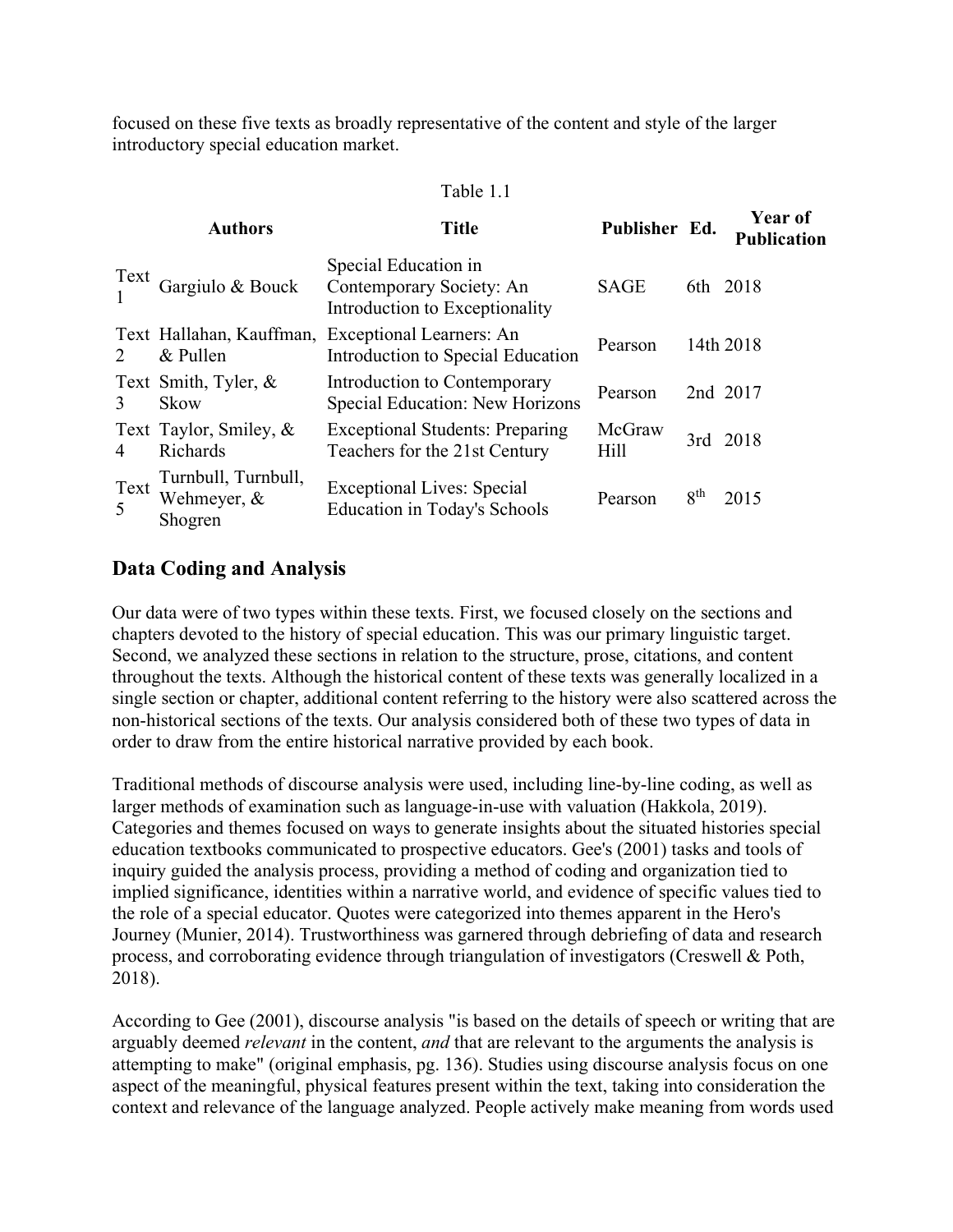in various settings and contexts, combining associated meanings, lexicon, and semiotic resources in order to situate language (pg. 214) – in other words, actively understand the words or signs presented in order to understand the message being disseminated.

## **Narratological Analysis: The Special Education Hero's Journey**

The analysis and coding tracked story plot components and characters associated with five phases evident in the narrative structure of a hero's journey: (1) the call to adventure, (2) supernatural aid, (3) threshold guardians, (4) trials and tribulations, and (5) the return. Discussions of the findings will illustrate the ways in which the textbooks create a heroic narrative of past and current elements tied to the field of special education.

#### **Call to Adventure**

As Munier (2014, p. 53) states, a catalyst occurs during the first act of a story that identifies a hero and calls that person to action, leaving his or her everyday world behind in order to embark on a journey into the unknown. The hero may find a message about an event or some other occurrence that catapults the character into the quest.

The textbooks analyzed for this study depict the initiation of the special educator's quest with a sense of romanticism and appealing optimism. Hallahan, Kauffman, and Pullen (2018) illustrate this idea by explaining that "The early years of special education were vibrant with the pulse of new ideas," (p. 11) and that "It isn't possible to read the words of Itard, Séguin, Howe, and their contemporaries without being captivated by the romance, idealism, and excitement of their exploits" (p. 11). The authors continue, stating that "The results they achieved were truly remarkable for their era. Today, special education remains a vibrant field in which innovations, excitement, idealism, and controversies are the norm" (p. 11). Smith, Tyler, and Skow (2017) frame the call to adventure the most explicitly, stating that, "Although laws provide the foundation for society's right and wrong actions, it is everyone's job to ensure social justice, where equity and equality are part of the day-to-day rhythm of life" (p. 9). These clarion calls filled with exciting purpose summon the special educator into meaningful, bold action within the hopeful stream of a thriving ethical tradition.

## **Supernatural Aid**

According to Campbell (2004, p. 34), the supernatural aid is "the unsuspected assistance that comes to one who has undertaken his proper adventure". In the history section of the special education textbooks, the supernatural aid comes most notably in the form of effective professional practices and services, the evidence-based interventions and forms of educational action that are deemed valuable in the ethical scope of the quest. The first depiction of an intervention assisting a special education professional is the sensory training program developed by early nineteenth century French physician Jean Itard to civilize "The Wild Child," Victor (Garguilo & Bouck, 2017; Hallahan et al., 2018; Taylor, Smiley, & Richards, 2018). Hallahan et al. (2018) describes Itard as an almost magical figure whose instructional strategies centuries before the work of B. F. Skinner presaged the behavior modification tactics often used today in special education classrooms to help teachers manage student behavior. Itard is lauded as the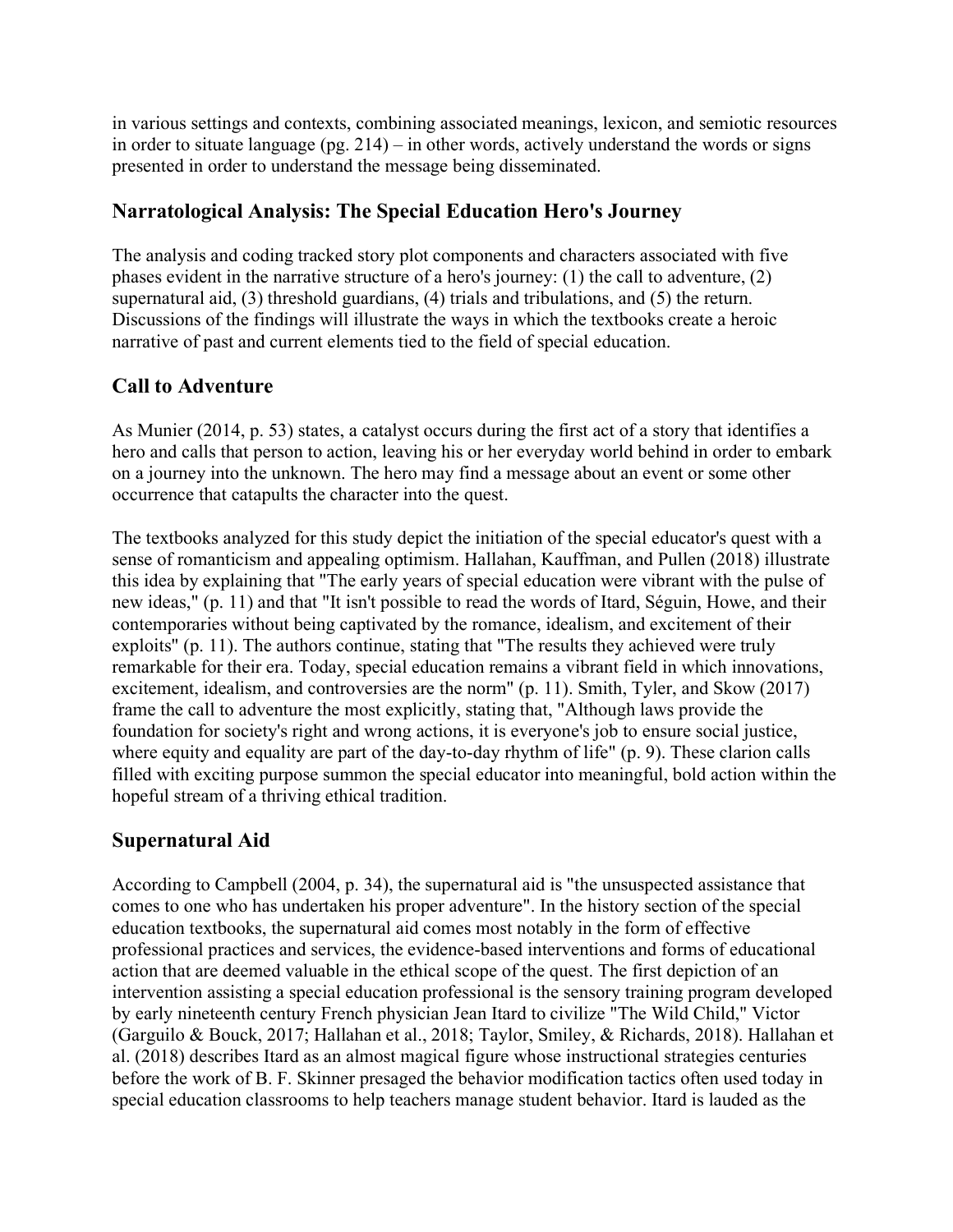"The Father of Special Education'' (Garguilo & Bouck, 2017, p. 15) in honor of his landmark pedagogical work.

"Many of the originators of special education were European physicians," (Hallahan et al., 2018, p. 10). The Hallahan et al. (2018) text provides a series of brief portraits of important historical figures in order to highlight the early intervention creators who initiated efforts to educate those that were considered *not normal*. This running record details the early progenitors who provided supernatural aides while also presenting the central journey challenge that the hero faces on the special education journey. As Hallahan et al. (2018) state, "The early leaders sought to normalize exceptional people to the greatest extent possible and confer on them the human dignity they presumably lacked" (p. 9).

Disabled students marked by burdensome, multifaceted need – described by Turnbull, Turnbull, Wehmeyer, and Shogren (2015) as "the need for support created by a student's disability" (p. 26) – constituted the essential challenge to the capable hero who responds by gathering up the effective practices and services developed by the pioneers and leaders of the field. Garguilo and Bouck (2017) described the helpful aids as "related services….and additional services - such as assistive technology devices or interpreters for pupils with hearing impairments" that are "required if a student is to benefit from a special education" (p. 20). Armed with modes of assistance built or discovered by leaders and pioneers, the special educator is invited to the moral mission of bringing beneficial normality to those in need.

Special education and the role of special educators are presented in a manner that emphasizes the challenges to be faced and the need for professional interventions, or supernatural aids, to help educators in the field meet the needs of the students. Teachers are encouraged to rely on "the never-ending scientific advances pertaining to disabilities" (p. Hallahan et al., 2018, p. 17). The focus on the powerful role of interventions on the hero's journey positions special education "as a service" (Smith et al., 2017, p. 15) of scientific weight provided by the hero for the person greatly defined by need and problematic social status. The scope of the special educator's work is chiefly captured by the dependent binary of human need and intervention, as the special educator's effective actions are situated as the main ingredient of the educational success of disabled students.

## **Threshold Guardians**

Characters that embark on a heroic journey need a mentor, "someone whose knowledge and wisdom are vital to the hero's transformation" (Munier, 2014, p. 54). The *sage advisors* are found in all of the textbooks, typically presented as key figures in the early efforts to create specialized education for disabled persons. The most common references to key figures included the abovementioned Jean-Marc-Gaspard Itard, as well as Samuel Gridley Howe, Thomas Hopkins Gallaudet, and Elizabeth Farrell.

These figures are presented in quick portraits, brief descriptions of notable achievements, without any historical or cultural context. The length of the portraits varied from a sentence to just over a paragraph, meaning that the topics explained as significant contributions were not discussed at a length sufficient for fully explaining the nature of their actions or the social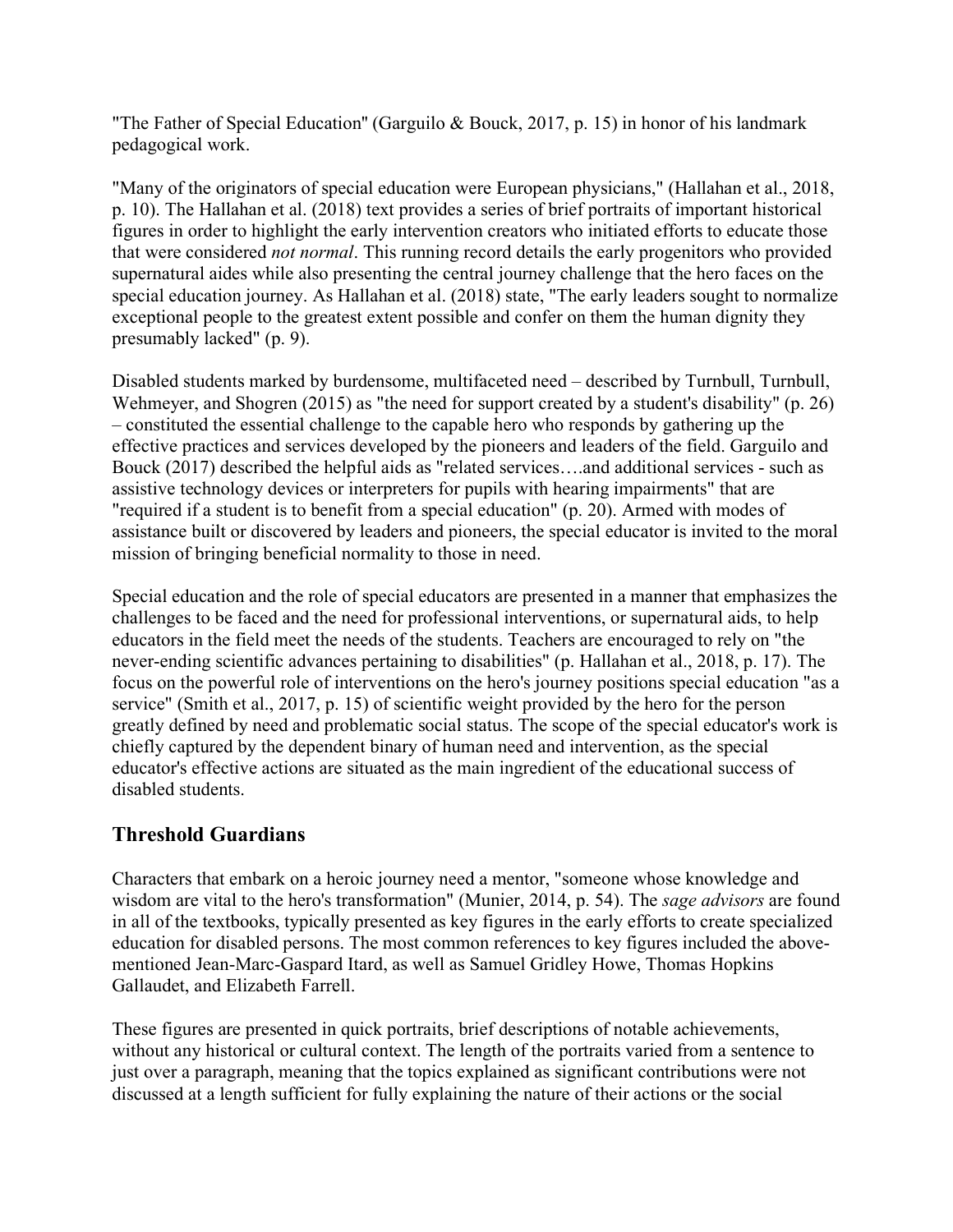problems they ostensibly solved. For example, the account of Itard in Smith et al. (2017) is described in less than a sentence: "Positive attitudes about the benefits of educating students with disabilities began to develop centuries ago with Itard's famous work in France during the late 1770s with the "Wild Child," Victor" (p. 14), whereas Taylor et al. (2018, p.13) explain Itard's work in four sentences.

The rhetorical result of depictions of luminaries in the field without sufficient historical context to situate their activities in relationship to the structures and activities of society at the time is an effect of timelessness and authority. These threshold guardians are offered as powerful, wise advisors standing like stone monuments in the town square, providing distant but powerful role models to the heroes on their quest. Perhaps the most reassuring aspect of their advisory role is the notion of undeniable success embodied in these eminent elders. Long before the current field of special education began, they idols were impacting disabled children in positive ways.

Only one text (Smith et al., 2017) included disability rights activists like Ed Roberts and Judy Heumann or any disabled persons among the respected sage advisors. The caption below the photo of Roberts states that he is "one of the founders of the disability rights movement, protesting for social justice for people with disabilities in the 1960s" (Smith et al., 2017, p.10). The message of this one text is that the wisdom of ages passed on to assist the hero deal with obstacles and calamities comes from disabled and nondisabled people. In contrast, four of the five texts did not locate any disabled persons in history as knowledgeable mentors to special educators on their journey. Across the history sections of all five texts, this single mention of disabled people very ably fighting for their dignity and inclusion in mainstream life rises as an odd moment when disabled people are not defined primarily as problematic reservoirs of deficits requiring professional assistance.

## **Trials and Tribulations**

In addition to encountering mentors and advisors, the hero faces challenges that test her, hazards that call for tremendous skills and talents (Munier, 2014). The hero is described as benefitting from the assistance and wisdom of educational professionals and parents. This positions the hero as part of a team of adults, mostly professionals, who work to address student needs. But the historical narrative of the field of special education is primarily told as a story of persons other than special educators tackling the most significant tests to the development of the field. A variety of historical actors, including lawyers, legislators, and charitable associations, are represented as the main movers in developing the moral mission of the field.

#### **Friends**

After the mythological hero accepts the call to adventure, "the hero journeys through a world of unfamiliar yet strangely intimate forces, some of which severely threaten him (tests), some of which give him magical aid (helpers)" (Campbell, 2004, p. 227). For the special education teacher on the journey, the magical aids involve a team of educational professionals, service providers, and parents collaborating in order for meaningful and effective education to take place (Gargiulo & Bouck, 2014).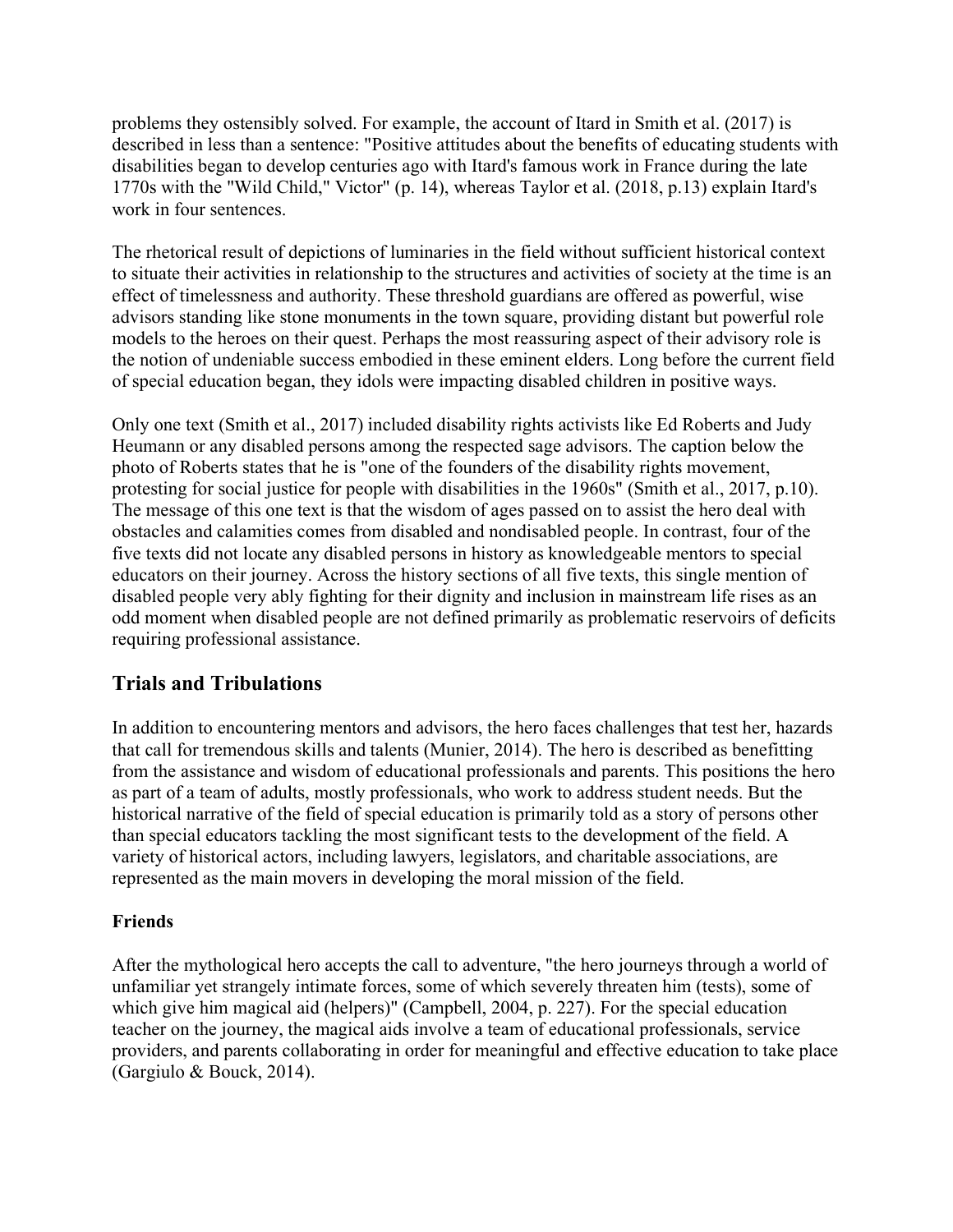Professionals take on a prominent role in the textbooks as aids to the teacher through portraying the students as needing specialized care and instruction. Lawyers, doctors, and educators are credited with gaining access to schools and society for people with disabilities. This idea is dates back to the pre-Revolutionary era in the Hallahan et al. (2014) textbook as they explain that "political reformers and leaders in medicine and education began to champion the cause of children and adults with disabilities, urging that these 'imperfect' 'incomplete' individuals be taught skills that would allow them to become independent, productive citizens" (p. 9). These professionals are described as advocating on behalf of people with disabilities and are, therefore, responsible for forward progress made in the fight for rights and opportunities in education. Taylor et al. (2018) bring this concept into the post-World War II years by adding parents of disabled children to the mix of potent actors: "As special education became more of a formal, identifiable professional field in the latter part of the 20th century, parents and other advocates sought the best programs possible for all exceptional students and wanted to ensure that their rights were not violated" (p. 15). Additionally, Gargiulo & Bouck (2017) assert that "litigation, legislation, and leadership at the federal level, coupled with political activism and parental advocacy, helped to fuel" growth in special education (p. 18).

The need for nondisabled people to act on behalf of people with disabilities extends beyond professional aids to government agencies and charity organizations. Hallahan et al. (2018) trace organizations of nondisabled people helping people with disabilities back to the 19th century. Eventually this led to the creation of "organized advocacy groups such as the National Association of Retarded Children and the United Cerebral Palsy Association" during the 1950s and 1960s (Taylor et al., 2018, p. 14). Parents and "politically powerful advocacy groups" (Gargiulo & Bouck, 2017, p. 42) used the momentum of the1960s civil rights movement in the U.S. to champion equal opportunities for people with disabilities.

#### **Litigation**

On the journey to becoming a hero, there is a distinct road of trials and tribulations that must be navigated as a rite of passage (Campbell, 2004). The trials that special educators must learn to navigate include the legal results of many court trials that form the foundation for the laws that govern the special education field. All five texts expend ample page space to lists and brief descriptions of historic court cases that led to the creation laws related to the education of students with disabilities. These court cases are often described without explanation of the social and political situations and events necessitating legal action. Described in isolation, the case representations often consist of just the ruling and brief implication for the field.

The five textbooks highlight the historic 1954 Brown v. Board of Education case as a legal cornerstone of the field. Although the court case does not specifically address exclusion from public education for students with disabilities, it established precedence for racial desegregation in public schools (Smith et al., 2017, p. 12). The term *desegregation*, in this usage, is limited to bringing disabled students into public school buildings while failing to address the ways those persons are commonly segregated into isolated classrooms and programs. This neglect aligns with the general tendency in these texts to ignore or even oppose inclusive education.

#### **Legislation**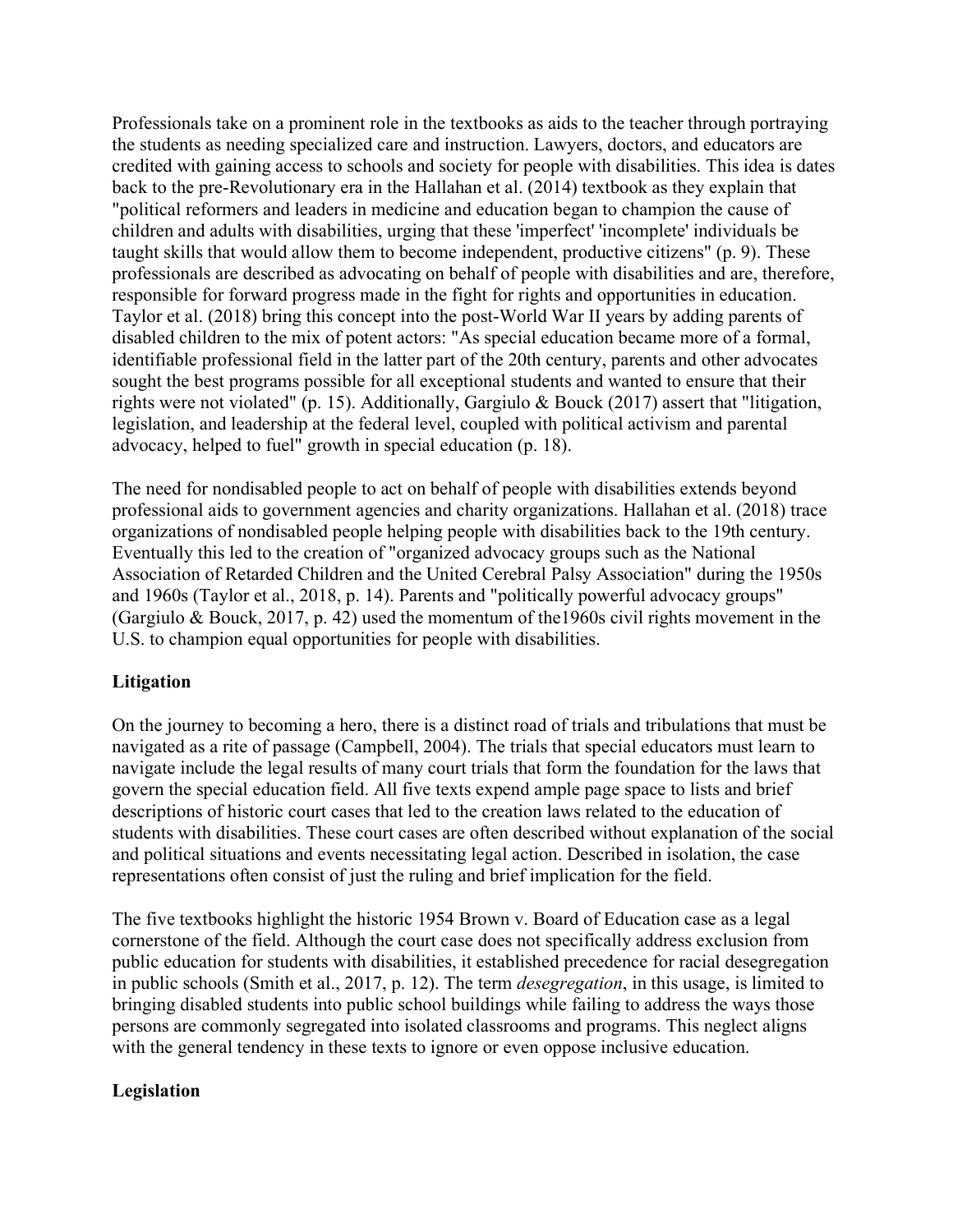Key pieces of legislation are focused on in the texts, explaining the efforts made by government authorities to foster a school environment that is intended to be equal and fair for all. The history of each legislative action, however, is described in a manner that eliminates the context and events that precipitated the act being lobbied for and passed. The acts are discussed in a manner in which little background information, if any, accompanies the explanation of the law.

Additionally, it should be noted that the emphasis of the history of special education is placed heavily on the legislative acts enacted throughout the last 45 years. Significant portions of the chapters on the history of special education are dedicated to these acts. It is evident that the amount of space, irrespective of the commentary, places great emphasis on the government's authority and role in mandating rights and requirements of special education. Several legislative acts are presented as major efforts made by politicians and government bodies to assist those with disabilities. As Taylor et al. (2018, pp. 16-17) state, the Rehabilitation Act of 1973 (PL 93-112, Section 504) was passed "as an attempt to end education and job discrimination on the basis of a person's disability." The authors continue by explaining, "Essentially, this law stated that no otherwise qualified handicapped individual in the United States could be excluded from participation in any program or activity receiving federal financial assistance based solely on his or her handicap." Smith et al. (2017, p. 77) specifies Section 504 in their text, stating that it "is a civil rights law that prohibits discrimination. It does not provide funding to support the education of eligible students; rather, schools that do not comply can lose their federal funding."

None of the descriptions of Section 504 tell the history of how disabled activists occupied the federal building in San Francisco for over three weeks to force the Carter administration to enact the law. None of the texts frame the first anti-discrimination law in the narrative context of a civil rights movement fought for decades by disabled people seeking inclusion and dignity. None of the descriptions explore how a non-discrimination law might be connected to decades of efforts to create inclusive schools that educate disabled and non-disabled students in the same classrooms.

The federal mandate that created and funded the modern field of special education is celebrated in all five texts. The Education for All Handicapped Students Act was a landmark federal law passed in 1975 and amended in 1990 to become the Individuals with Disabilities Education Act (IDEA). In 1997, the law was amended again, but its name was not changed (see Bateman  $\&$ Linden (2006) and Yell (2012) for details)" (Hallahan et al., 2018, p. 13). According to Taylor et al. (2018), the act "is the most significant piece of legislation related to special education to date," providing "guidelines, requirements, and funding for the education of exceptional students" (p. 17).

All of the texts document the landmark 1990 Americans with Disabilities Act (ADA). According to Hallahan et al. (2018, p. 19), the ADA "is essentially a civil rights act for individuals with disabilities." The authors explain that the act does not require employers to incur "undue expenses," stating that "…employers can be creative. For example, rather than replace a water fountain that is out of reach for an employee in a wheelchair, an employer could simply provide paper cups" (p 19). Smith et al. (2017) frame the act differently, focusing on the community engagement of individuals with disabilities because of the daily aspects they now have access to: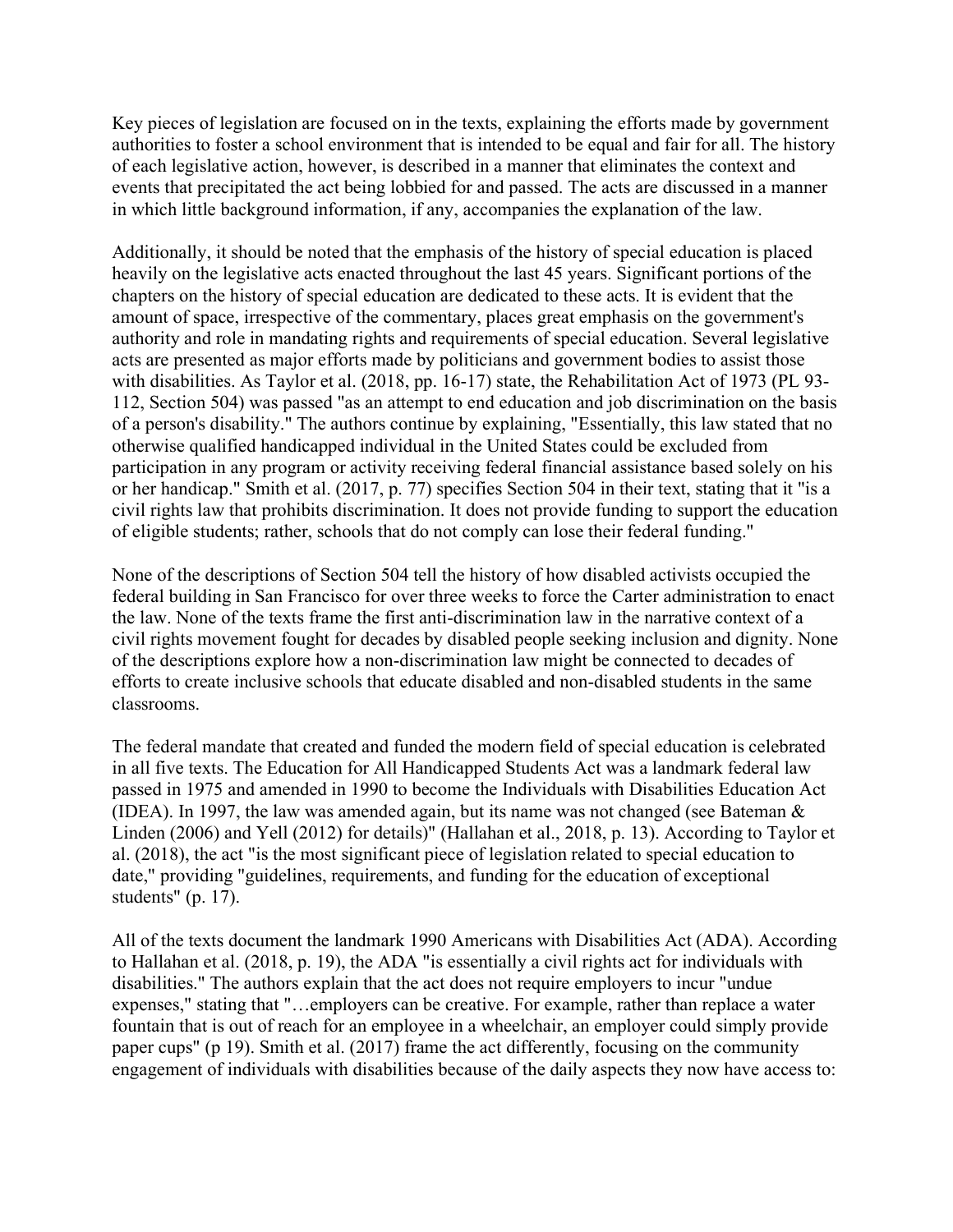These changes allow more people with disabilities to be included in all aspects of daily life. As a consequence, more people live with greater independence and have possibilities for full community participation. For example, they go to cafés with friends, enjoy drinks after work, see movies at their local theaters, and even travel the world. They live in houses and apartments in the community and commute to and from work. (p. 23)

Overall, the narrative of laws and court cases dominates the textbooks' articulation of the history of the field, casting the hero's journey as both propelled by and ensconced within legal prescriptions, authorizations, and limitations. The path of the hero is paved with a complex array of legal pronouncements that make the hero's work possible while also placing limitations of what the special educator can actually do. The moral mission of the field, portrayed in this light, is greatly one of adherence to the laws, rules, and regulations of a complex governmental bureaucracy, a managerial system designed to keep school districts and professionals out of legal jeopardy.

Disabled citizens as agentic and strategic actors in these legal developments are missing from these narratives. The prominent role of disabled Americans in the passage of Section 504 and the ADA, in particular, is diminished. Similarly, the way that those two civil rights laws position disabled citizens as equal participants in an inclusive society is understated.

#### **Students as tribulation**

As the history sections of these texts narrate the role of helpers, litigation, and legislation supporting the hero's journey, the students with disabilities are generally portrayed as a daily tribulation. The greatest obstacle the hero must face is the students themselves. Throughout the history sections, students with disabilities are depicted as needing to be cared for by others and, thus, a burden on the teachers and schools. Hallahan et al. (2018) assert that students with disabilities will need intensive and specialized instruction, often in separate classrooms, to help the students "meet their academic potential" (p. 12). Students are depicted as needing to be sequestered in order to receive an appropriate education. Garguilo and Bouck (2017) write that working "as an inclusive teacher in the age of accountability becomes increasingly difficult each year" as general education teachers need the support and expertise of special education teachers for students with IEPs. Students with disabilities who are included in general education classrooms are depicted as a problem general educators cannot handle without help from skilled special education teachers.

A variety of nondisabled people and organizations are portrayed as advocating and providing care for students with disabilities. The chiefly passive recipients of the competent actions of these nondisabled helpers are the disabled students. For example, Turnbull et al. (2015) states that advocates for students with disabilities were primarily "their families, parent advocacy organizations, and civil rights lawyers" (p. 9) in the pursuit of educational opportunities for the students. Taylor et al. (2018) asserts that toward the end of the twentieth century, as special educators became an integral part of K - 12 education, "parents and other advocates sought the best programs possible for all exceptional students and wanted to ensure that their rights were not violated" (p. 15). This depicts an antagonistic relationship between the schools and parents with special educators in the middle. The battle for student rights involved the schools, special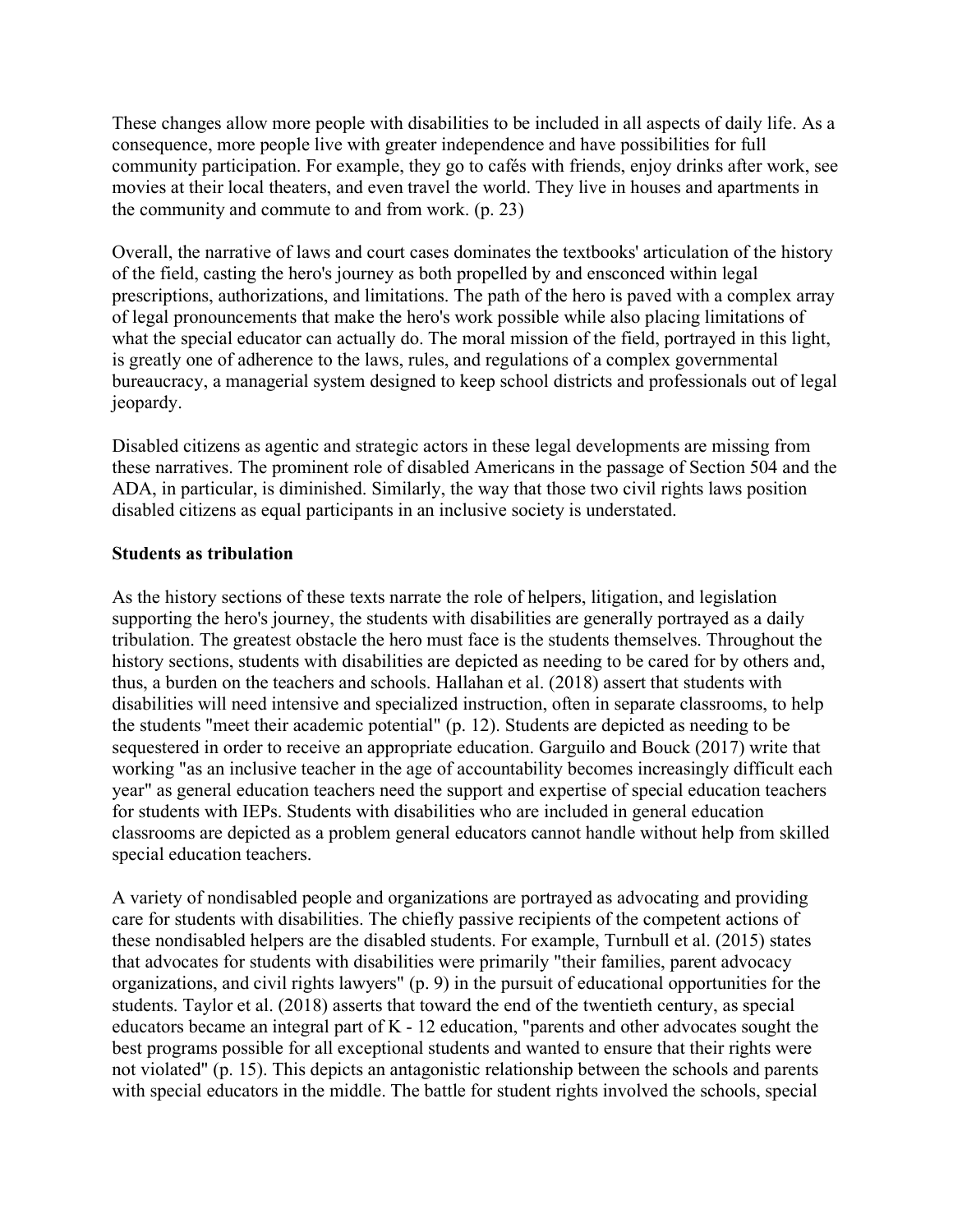education teachers, advocates, and parents. In this way, disability itself is rendered as a characterological lack of agency and competency. Disabled people receive care, and the caregivers are parents, teachers, lawyers, and outside agencies, such as the government or charity organizations (Garguilo & Bouck, 2017; Hallahan et al., 2018; Turnbull et al., 2015).

Even after disabled students outgrow school and enter adult life, the textbook histories primarily frame them as a burden on society needing continual assistance from others. In Turnbull et al. (2015) the education provided by special educators may not be enough to integrate students into society because "prejudice against people with disabilities may still limit opportunities for students to show that, although they have a disability, they are nonetheless still able" (p. 27). Special educators cannot prepare students for a biased society, so government agencies are depicted as a necessary intermediary to protect and provide care for people with disabilities or else they become a burden on society. For example, Hallahan et al. (2018) assert that "many people who formerly would have been in institutions are now homeless or in jail" (p. 11). As an alternative to institutions, transitional living homes are available for people with disabilities (p. 11). Institutions and transitional living facilities are funded by the government. Providing care for people with disabilities that are homeless also takes government funds for services. In this narrative, once the special education teachers are no longer able to care for the students, the government must step in to provide for the disabled adult person's basic needs.

#### **Return**

The return from the journey and reintegration back into civilization is the hardest part of the voyage for the hero. Not all heroes, despite their success on the quest, can return home to a society that recognizes their achievements. It is possible for the hero to be met "with such a blank misunderstanding and disregard from those whom he has come to help that his career will collapse" (Campbell, 2004, p. 35). The frustration a special education teacher experiences upon the return from the journey is represented as the lack of future opportunities and success for students with disabilities. The textbooks do not describe possibilities of a promising future awaiting for the students with disabilities after they leave the services of the special educator. They often depict people with disabilities needing to be cared for into adulthood. Even with the Americans with Disabilities Act (ADA) in place, people with disabilities are still portrayed as typically not achieving economic and social success in society (Hallahan et al., 2018; Turnbull et al., 2015).

The statistics used in the textbooks, along with the description of options available to students with disabilities after high school, focus on the fierce challenges students will face as adults. For example, the statistics used in the Turnbull et al. (2015) textbook show a grim picture of adulthood and provide further credence to idea that society will have to provide support throughout the lifespan of a person with disabilities:

Slightly more than half of adults with disabilities report that they are struggling financially (living paycheck to paycheck, going into debt) compared with one-third of people without disabilities (58 percent versus 34 percent). Approximately one-fifth of adults with disabilities report going without needed health care compared with one-tenth of people without disabilities (19 percent versus 10 percent). Adults with disabilities are approximately twice as likely to have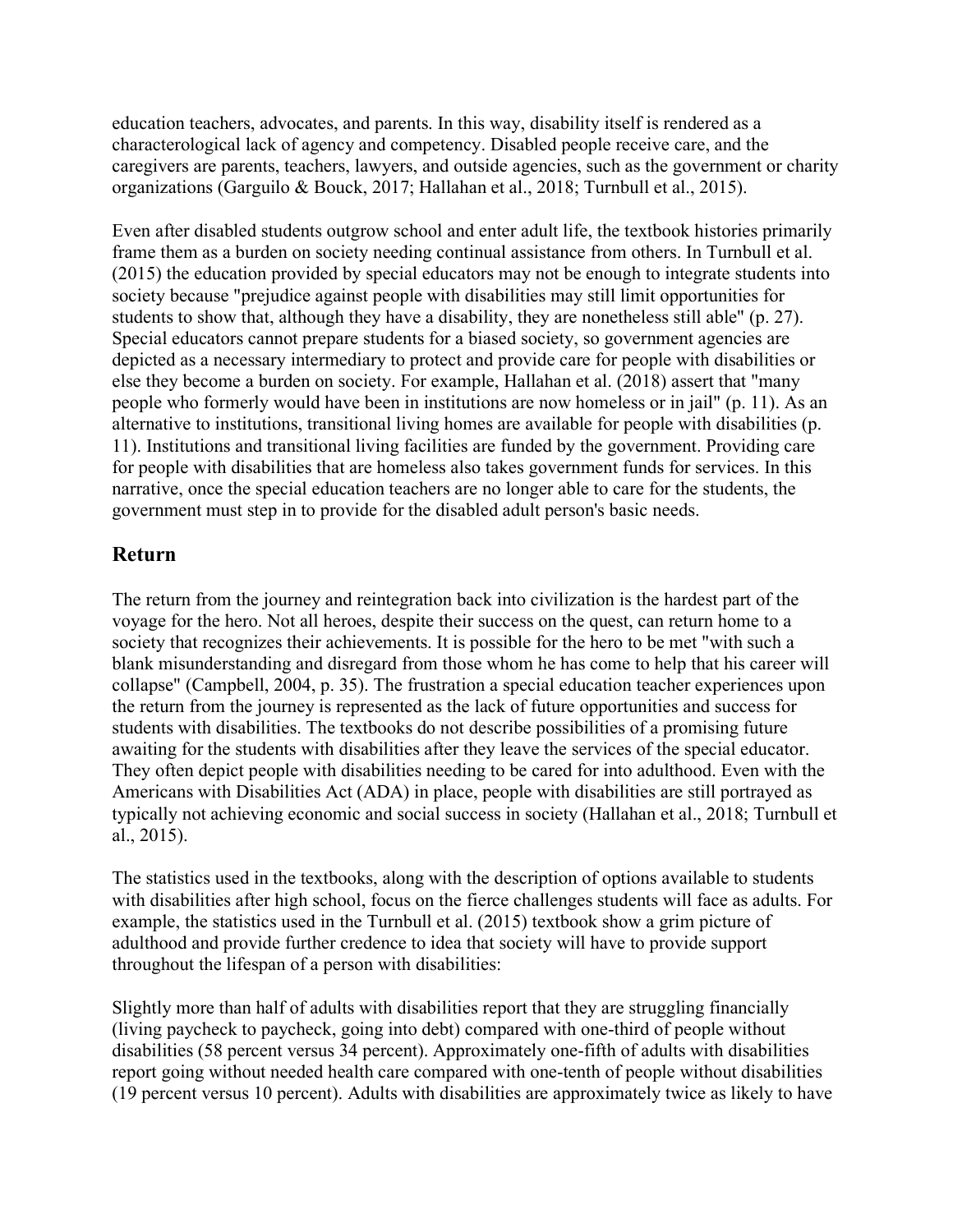inadequate transportation than people without disabilities (34 percent versus 16 percent). Slightly more than half of adults with disabilities report accessing the Internet compared with the vast majority of adults without disabilities (54 percent versus 85 percent). (p. 25)

These negative numbers that present a seemingly unavoidable life of poverty and isolation for people with disabilities. Statistics that detail favorable outcomes related to careers, health, and relationships are not listed. The absence of positive statistics depicts a bleak future for students with disabilities and places serious limitations of the apparent effectiveness of the heroic special educator.

The textbooks primarily end the discussion of education at secondary school level. Opportunities for careers or post-secondary education are often not explored. Turnbull et al. (2015) highlights the options available to students through the Rehabilitation Act, which include vocational assistance in finding a job and financial aid for job training. These services are provided by the state rehabilitation agency, once again emphasizing the theme of dependency and government support.

Smith et al. (2017) is the only textbook analyzed that provides information about post secondary education options for students with disabilities. They include statistics that state that "almost 11% of all undergraduates have a disability" (p. 22) and that this number is continuing to increase. Further, the authors include statistics for people with disabilities earning advanced degrees: "In 2013, people with disabilities earned 5.8% of all doctoral degrees" (p. 22). The authors highlight universities that have developed special programs and accommodations for people with disabilities to help students achieve successful outcomes. For example, the authors praise Iowa State University for their development of a dormitory for students with intellectual disabilities that enable them to live on campus while attending classes that develop independent living skills.

## **Conclusion**

Tapping the ideological level of assumptions made about social identities and the political relationships between categories of persons requires examining both the social roles inhabited by groups in the hero's narrative and the political relationships between those group identities. The main characters in question in the historical narrative of the hero are the special education teachers, the disabled students, disabled adults, and general educators. Interpreting the content of each of these characters as portrayed in the hero's journey narrative, discerning degrees of social valuation for each, allows us to understand how these textbooks index the social status of these participants. Additionally, by exploring the power dynamics of the relationships between these character types, the political assumptions of the texts are displayed.

Overall, the history section of the textbooks rarely describes the special education teacher as a person of agency, talent, and courage. The primary victories of the hero's narrative are achieved by other persons; by the fantastic historical figures who developed effective interventions that have been passed down, by the parent advocates and lawyers who fought to win the key court cases that created the juridical underpinnings of the field, by the legislators and government leaders who passed the landmark laws. The narrative of the historical development of the field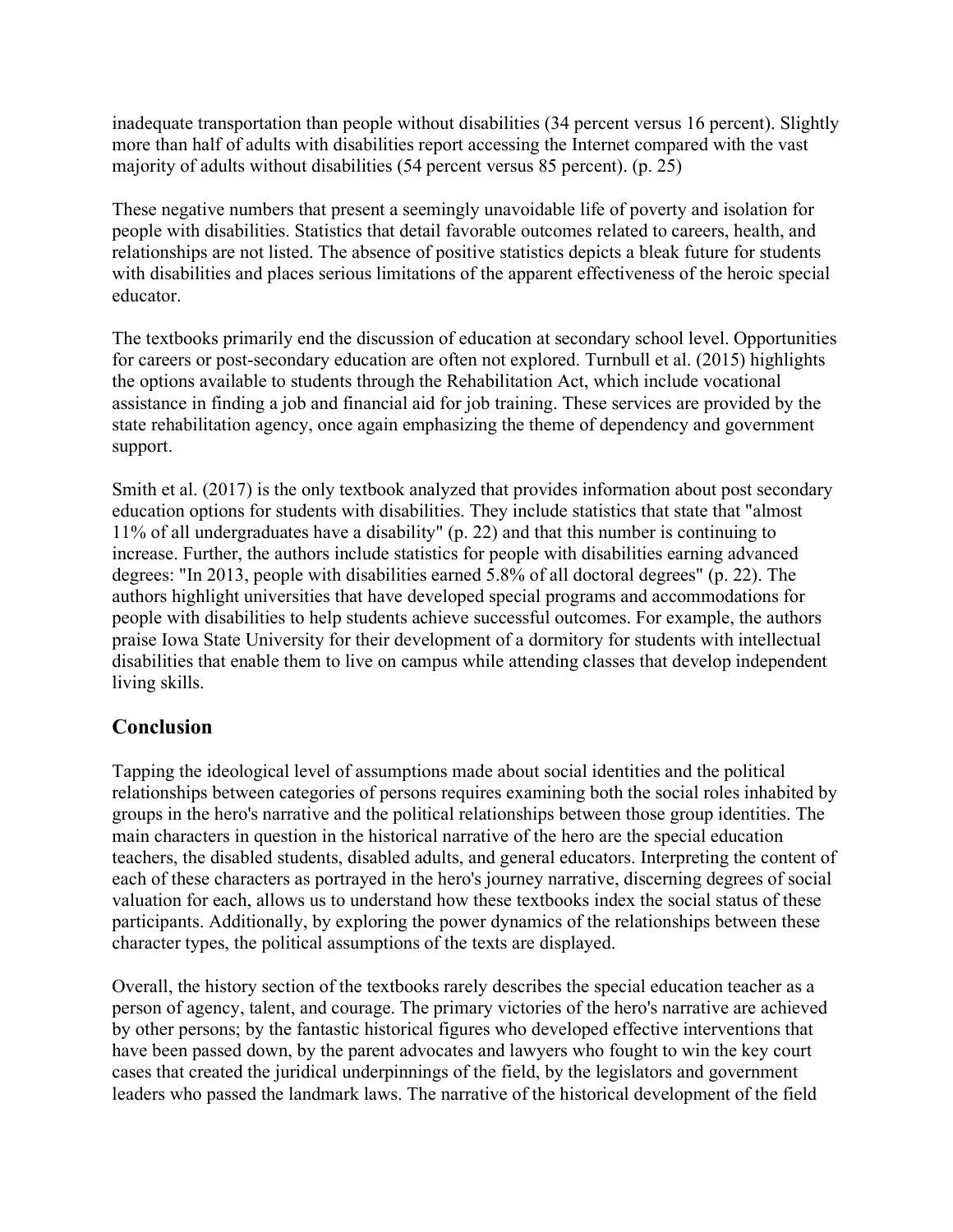ignores the work and ingenuity of actual classroom teachers – special and general educators working every day in American schools. The hero is primarily positioned as the receiver of wisdom and knowledge created and passed on by people who did not work in American public schools.

The special education hero is depicted as having limited intellectual and practical resources for use in tackling the challenges of the journey. While all heroes must turn to other persons for mentorship and assistance, is it noteworthy that special education teachers are called upon to seek wisdom and guidance primarily from people who are not special education teachers. Authority, knowledge, and agency are greatly vested in a series of other figures, predominantly white men of professions other than education, beginning with Jean Itard and the other early mentors and including the lawyers who fought crucial court cases and the legislators who passed pivotal laws that furthered the field. Other than Elizabeth Farrell, the early 1900s leader of ungraded classes in New York City, public school special education teachers, women, and persons of color do not occupy roles of knowledge and wisdom in the hero's narrative.

While professionals, broadly speaking, play roles as helpers to the special educators, general education teachers specifically gain little or no mention. The research and practical literature on inclusive education has generally given general educators a large and substantial role to play in the inclusion of disabled students. Often they are described as capable and innovative instructors working in close alliances with special educators (Black-Hawkins & Florian, 2012; Florian & Black-Hawkins, 2011; Valle & Connor, 2019). The lack of a substantive pedagogical role in the hero's narrative reflects the overall inattention given to inclusive education by these five leading special education textbooks.

Three texts attend to inclusive education, all approaching decades of research and practical development around the world with great hesitance and doubt. None mention the Salamanca Statement, Education for All, or UNESCO's efforts around the world to foster inclusive schooling. Smith et al. (2017) discuss inclusion in one paragraph and recommend it with lukewarm support. Gargiulo and Bouck (2017) devoted two and a half pages to inclusive education, refer to it as "a trend", and present it as a contentious issue mainly with advocates on both sides. They offer no information on research about successful inclusive teaching practices. Instead, they conclude that inclusive schools may well be a violation of current federal law because they do not offer a cascade of placement options. Hallahan et al. (2018) supply one page on "normalization, deinstitutionalization, and inclusion". Two paragraphs (about half the page) discuss inclusion as the most controversial issue growing out of normalization. The section ends with:

We can't overemphasize the importance of intensive instruction in meeting the needs of exceptional learners. In our opinion, exceptional children should be placed where such instruction is most likely to be provided, even if that place is somewhere other than the general education classroom. It is critical that inclusion in the general education setting full time should not be at the expense of the specialized instruction that is required to help students with disabilities meet their academic potential. (p. 12)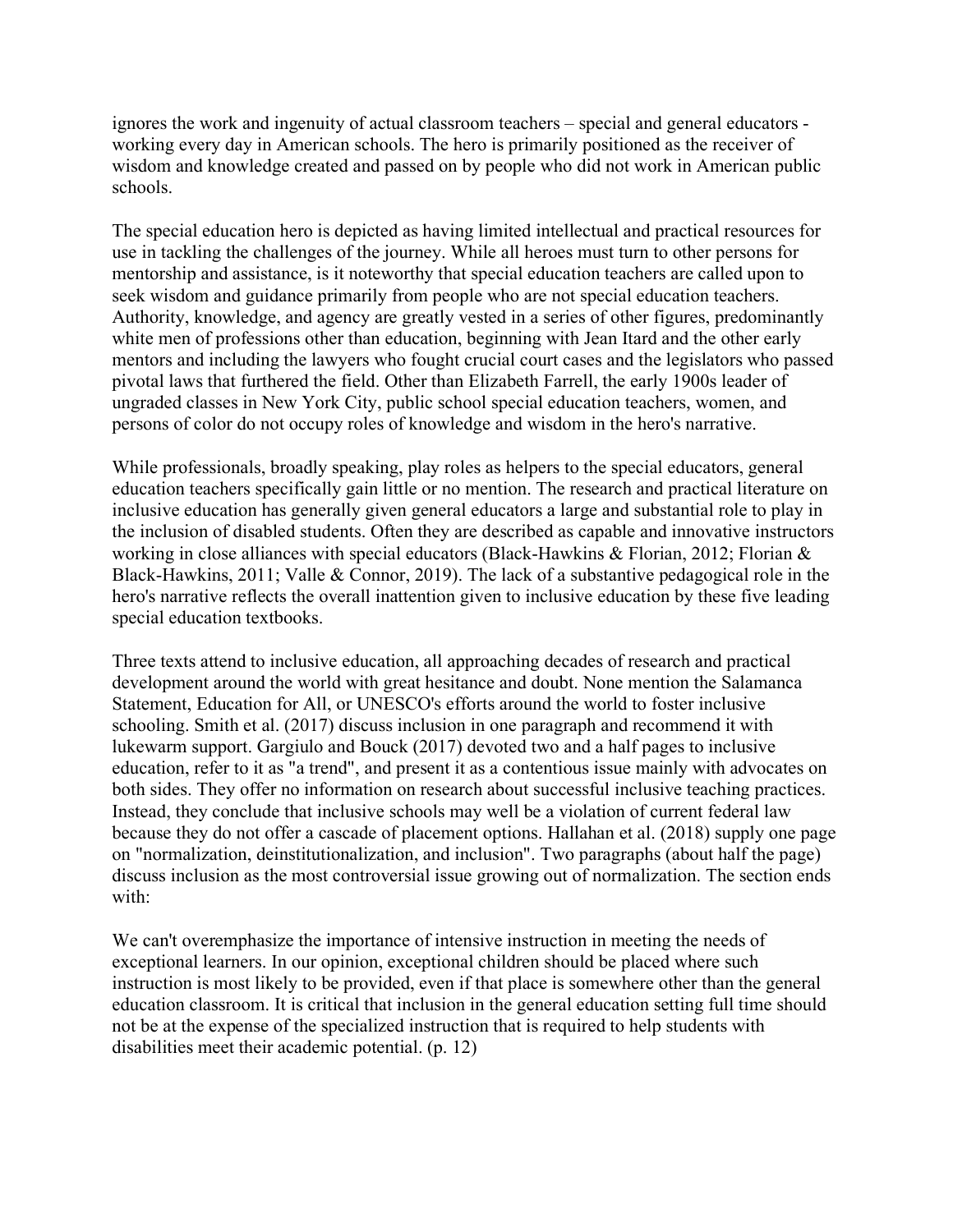By the final phase of the journey, the teacher's heroic potential is limited by the bleak future prospects of the disabled students living as adults in the community. This failure is twofold. First, the disabled students throughout history are framed as a problem to be solved by others, as bundles of needs and flaws requiring support and correction. They are characters without interests and desires, without agency and the ability to make decisions in control of their lives, without talents and contributions to make to society. They are depicted as unable to succeed as adults. Second, the clock on the special educator's challenge addressing the disabled students' deficits and needs through interventions runs out as the students leave the protective confines of the public school. The special educator's journey and hero status remain unfulfilled because the legal guard rail precludes providing services and supports beyond age twenty one. Adulthood, for disabled people in America, is a wasteland, and the hero cannot venture there to provide more assistance.

The failure of the hero to return home in the final stage is due to an ongoing professional lament about how infrequently disabled adults are included in the mainstream economic and social life of American society. This opens up a question about the inclusion of disabled persons in society and schools. Somehow inclusion in the public school is an unimportant or suspect activity, but inclusion in the great society during adult life is a laudable goal. None of the texts examine how the practice of greatly segregating disabled young people during their schooling experiences might be related to the lack of successful inclusion of disabled adults throughout society.

Finally, disabled students are often dehumanized through a characterization that positions them as problematic packages of abnormalities and needs that trouble the community and burden the teacher. If the journey is an obstacle course of difficult terrain that the hero must traverse, the students themselves are represented as a challenging array of pitfalls, quicksand, and hidden traps.

The disabled student is described primarily as a person without agency. Despite the well developed research literature on self-determination that clearly articulates a central role for students in making important decisions about their learning, friendships, and future, the history sections of these textbooks generally objectify disabled students as unfortunate bundles of onerous needs, not as persons with strengths, desires, abilities, and volition (e.g. Wehmeyer, 2015; Shogren et al., 2015).

Similarly, disabled adults, other than a slight credit for activities during the disability rights movement, are either drawn in stereotyped, two dimensional terms or absent altogether. Although one of the texts briefly mentions the achievements of disabled adults in America in leading the disability rights movement that created opportunities for them to have great control over their lives and achieve more equality in society, none of the books give serious attention to the history of disabled adults. This lacuna depoliticizes disability in society while ignoring the significant achievements of disabled adults in all aspects of society. The adult disability persona is less of a character in the narrative than a dire warning of what unsuccessful public schools students with disabilities might become in the future. A satisfying and successful life for a disabled person outside the safe confines of the support and assistance of the heroic professional is barely within the imagination of these texts.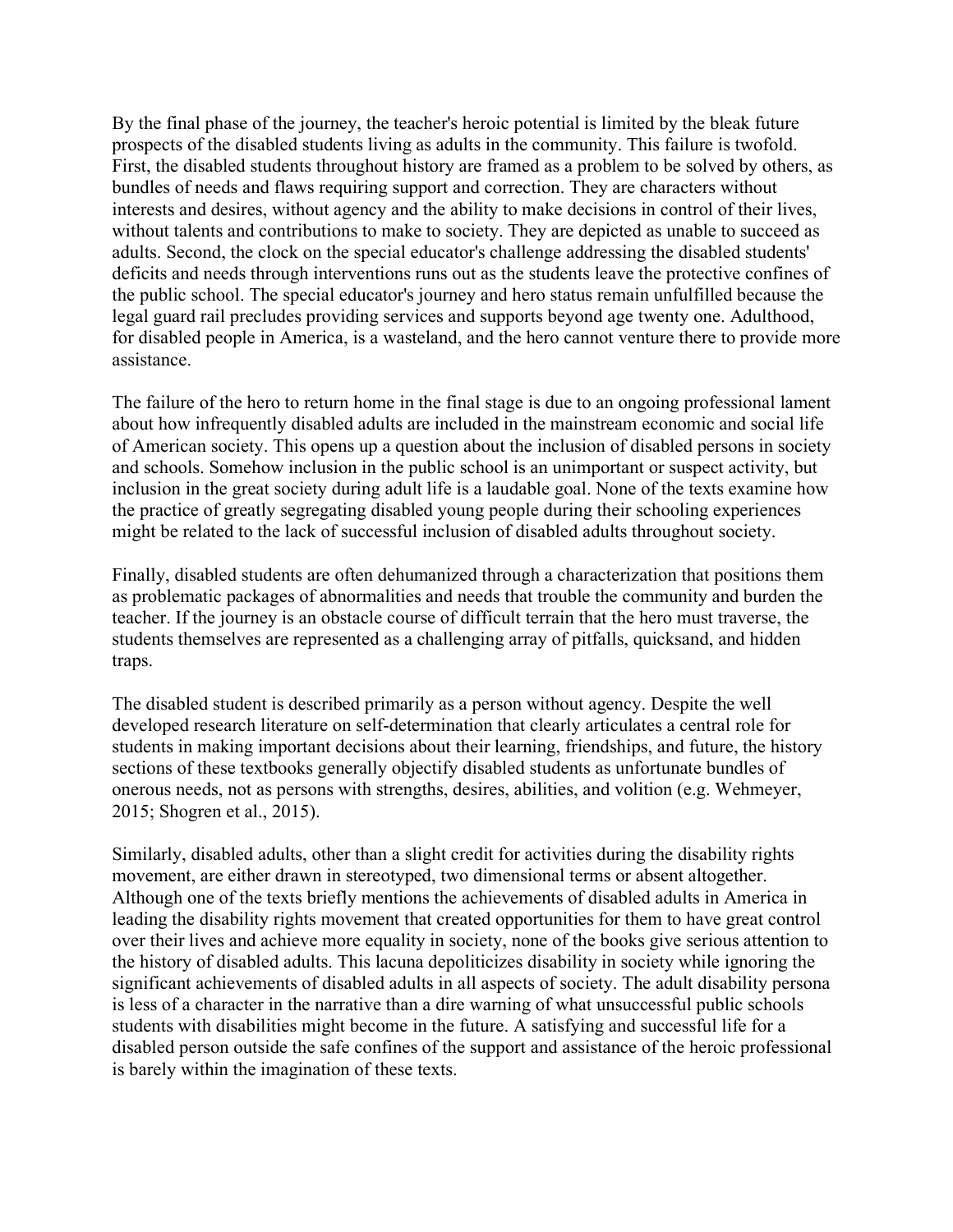## **References**

- Bal, M., & Boheemen, C. (2009). *Narratology: Introduction to the theory of narrative* (3rd ed.). Toronto: University of Toronto Press.
- Black-Hawkins, K., & Florian, L. (2012) Classroom teachers' craft knowledge of their inclusive practice. *Teachers and Teaching, 18*(5), 567–584. <https://doi.org/10.1080/13540602.2012.709732>
- Brantlinger, E. (2006) *Who benefits from special education?:Remediating (fixing) other people's children* (Mahwah, NJ, Erlbaum).<https://doi.org/10.4324/9781410617309>
- Campbell, J. (2004). *The hero with a thousand faces*. Princeton, New Jersey: Princeton University Press.
- Cox, L. E., Tice, C. J., & Long, D. D. (2018). *Introduction to social work: An advocacybased profession (Social Work in the New Century)* (2nd ed.). Los Angeles: SAGE Publications.
- Creswell, J. W., & Poth, C. N. (2018). *Qualitative inquiry & research design: Choosing among five approaches* (4th ed.). Los Angeles: SAGE Publications.
- Dwivedi, D., Henrik Skov Nielsen, H. S., & and Walsh, R. (2018) *Narratology and ideology: Negotiating context, form, and theory in postcolonial narratives*. Columbus, OH: Ohio State University Press.
- Florian, L., & Black-Hawkins, K. (2011). Exploring inclusive pedagogy. *British Educational Research Journal, 37*(5), 813–828. <https://doi.org/10.1080/01411926.2010.501096>
- Fludernik, M. (2006). *An introduction to narratology*. London: Routledge. <https://doi.org/10.4324/9780203882887>
- Gargiulo, R. M., & Bouck, E. C. (2018). *Special education in contemporary society: An introduction to exceptionality* (6th ed.). Los Angeles: SAGE Publications.
- Gee, J. P. (2011). *An introduction to discourse analysis: Theory and method* (3rd ed.). New York, NY: Routledge.<https://doi.org/10.4324/9780203847886>
- Hall, G. E., Quinn, L. F., & Gollnick, D. M. (2015). *Introduction to teaching: Making a difference in student learning* (2nd ed.). Los Angeles: SAGE.
- Hallahan, D. P., Kauffman, J. M., & Pullen, P. C. (2018). *Exceptional learners: An introduction to special education* (14th ed.). NY, NY: Pearson.
- Hakkola, L. (2019). Obstacles and pathways: A critical discourse analysis of diversity in college recruiting. *Journal of Diversity in Higher Education*. <https://doi.org/10.1037/dhe0000111>
- Munier, P. (2014). *Plot perfect: How to build unforgettable stories scene by scene*. Cincinnati, OH: Writers Digest Books.
- Pinkola Estés, C. (2004). Introduction. In *The hero with a thousand faces* (Commemorative ed., Vol. 17, pp. xxiii-lxv). Princeton, New Jersey: Princeton University Press.
- Shogren, K. A., Wehmeyer, M. L., Palmer, S. B., Rifenbark, G. G., & Little, T.  $(2015)$ Relationships between self-determination and postschool outcomes for youth with disabilities. *Journal of Special Education, 48, 4*, 256-267. <https://doi.org/10.1177/0022466913489733>
- Smiley, L. R., Richards, S. B., & Taylor, R. L. (2018). *Exceptional students: Preparing teachers for the 21st century* (3rd ed.). New York, NY: McGraw-Hill Education.